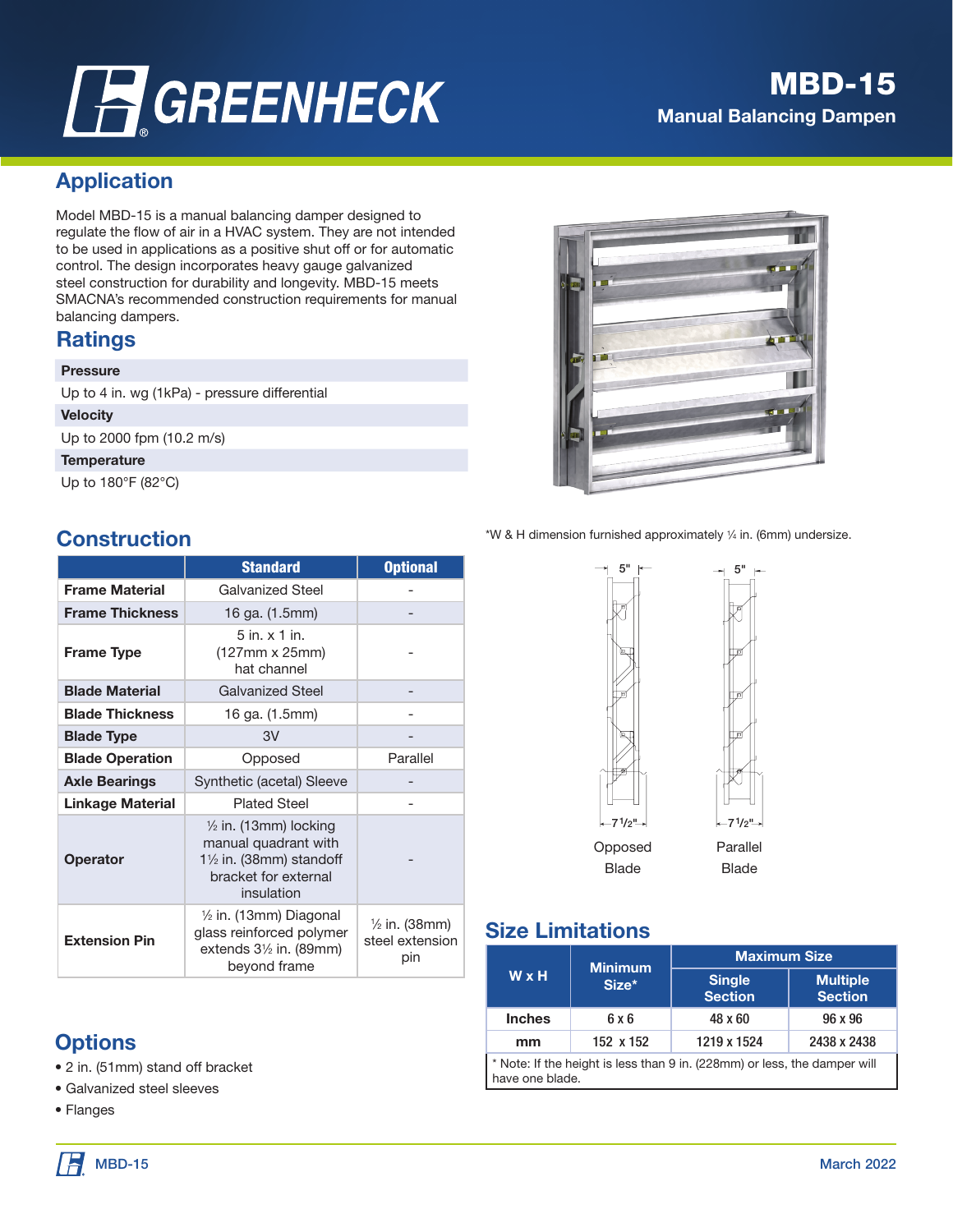

[Installation Instructions](https://content.greenheck.com/public/DAMProd/Original/10001/464599ExtPinKitMBD15_iom.pdf) **Installation Instructions [HVAC Control & Balancing Damper Catalog](https://content.greenheck.com/public/DAMProd/Original/10002/ControlDampers_catalog.pdf)** 





**[Interactive Damper Guide](https://content.greenheck.com/public/DAMProd/Original/10002/InteractiveDamperSelectionGuide.pdf)** 



**[Warranty](https://content.greenheck.com/public/DAMProd/Original/10002/damper_warranty.pdf)** 



### Stand-off Bracket

11 ⁄2 in. (38mm) standoff bracket is standard. It is used to extend the manual quadrant away from the ductwork to accommodate external insulation.